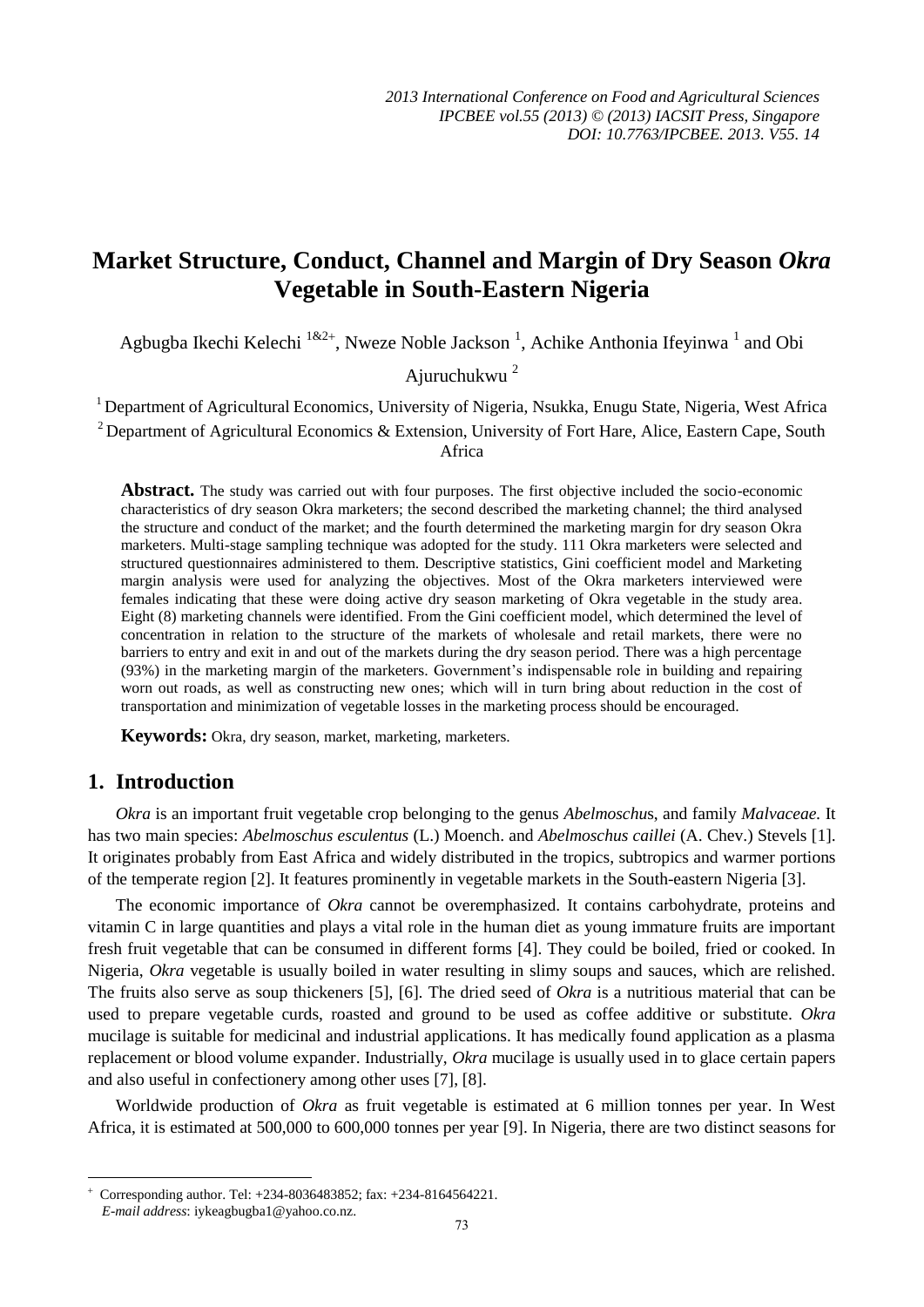*Okra*, the peak and the lean seasons. During the lean season, *Okra* fruit are produced in low quantities, scarce and expensive to get [10].

Marketing of *Okra* during the dry season is complex due to its perishable and seasonal nature as well as its bulkiness [11]. The marketing channel is an important part of its cost, and its location to the market may shorten the path of distribution from producers to consumers and makes the marketing process simple and efficient [12]. Its marketing is gradually developing as many people develop interest to engage in the enterprise as market intermediaries. Proper marketing is necessary to arrest wastage being experienced during the dry season period [13].

*Okra* marketing during the rainy season when all the crops mature at about the same time, creates glut in the market due to the fact that many of the farmers and sellers do not have storage facilities, thereby leading to very low returns of the crop per hectare. Moreso, there is high economic return per hectare of *Okra*  because the number of dry season marketers engaged in its marketing is reduced. In order words, the marketing efficiency becomes an important determinant factor to the performance of the industry.

This study therefore (i) analysed the socio-economic characteristics of dry season *Okra* marketers in the study area; (ii) described the marketing channel for dry season *Okra* in the study area; (iii) analysed the structure and conduct of dry season *Okra* market in the study area; and (iv) determined the marketing margin for dry season *Okra* marketers in the study area.

# **2. Methodology**

The study was conducted in South-eastern Nigeria. Out of the five states which make up South-eastern Nigeria, Abia, Imo and Enugu states were randomly selected for the study. The area is situated east of River Niger and covering an area of 29,908 sq. km with population of about 16,381,729 persons [14] and lying on latitudes  $5^0$  and  $7^0$  75<sup>'</sup> North and longitudes  $6^0$  85<sup>'</sup> and  $8^0$  46<sup>'</sup> East [15]. About 70% of the total population are peasant farmers cultivating arable crops and vegetables, few dealing on cash crops like oil palm and cocoa [16]. The south-eastern states have contiguous characteristics in relation to vegetable production and marketing activities of selected indigenous vegetables (especially *Okra*) during the dry season.

Primary data which was used for this study was obtained through the use of structured questionnaires administered to the respondents. Two agricultural zones were selected from each of the 3 South-eastern states making it 6 agricultural zones in a whole. Two markets were randomly selected from a list of major markets from the 2 agricultural zones previously selected. This gave a total of 12 markets. Ten dry season *Okra* marketers were randomly selected from each of the markets, except 1 market where 9 marketers (i.e. 4 wholesalers  $\&$  5 retailers) were randomly selected for the study. In all, a total of 38 marketers each was randomly selected from Abia and Imo states, whereas 35 marketers were chosen for Enugu state. This gave a total sample size of 111 respondents for the study.

#### **2.1. Analytical Techniques**

Descriptive statistics such as frequencies and percentages were used to analyze the socio-economic characteristics, conduct, and also describe the marketing channels of the respondents. *Gini* coefficient was used to examine the structure, while margin analysis for analyzing the marketers' margins in the study area.

*Gini* coefficient was used to measure and examine concentration and degree of inequality of the marketers and then the structure of the market. *Gini* coefficient refers to a number or an index varying between zero and one; zero signifying perfect equality and one, perfect inequality.

Mathematically, *Gini* coefficient is represented by (1) below:<br> $G = 1 - \sum_{k=0}^{k=n-1} (\partial Y_{k-1} + Y_k)$ 

$$
G = 1 - \sum_{k=0}^{k=n-1} \left( \partial Y_{k-1} + Y_k \right) \left( \partial X_{k-1} - X_k \right) \tag{1}
$$

where  $G = Gini$  coefficient;  $X =$  Number of dry season *Okra* marketers;  $Y =$  Trade volume or total sales;  $X =$ Cumulated percentage or proportion of the marketers;  $\partial Y =$  Cumulated percentage or proportion of total sales or trade volume; n=Number of marketers;  $k =$  Number of marketers minus 1 (i.e.  $k = n-1$ ).

Marketing margin analysis was employed to determine the margins of the marketers. The equation is represented below:

For Wholesalers: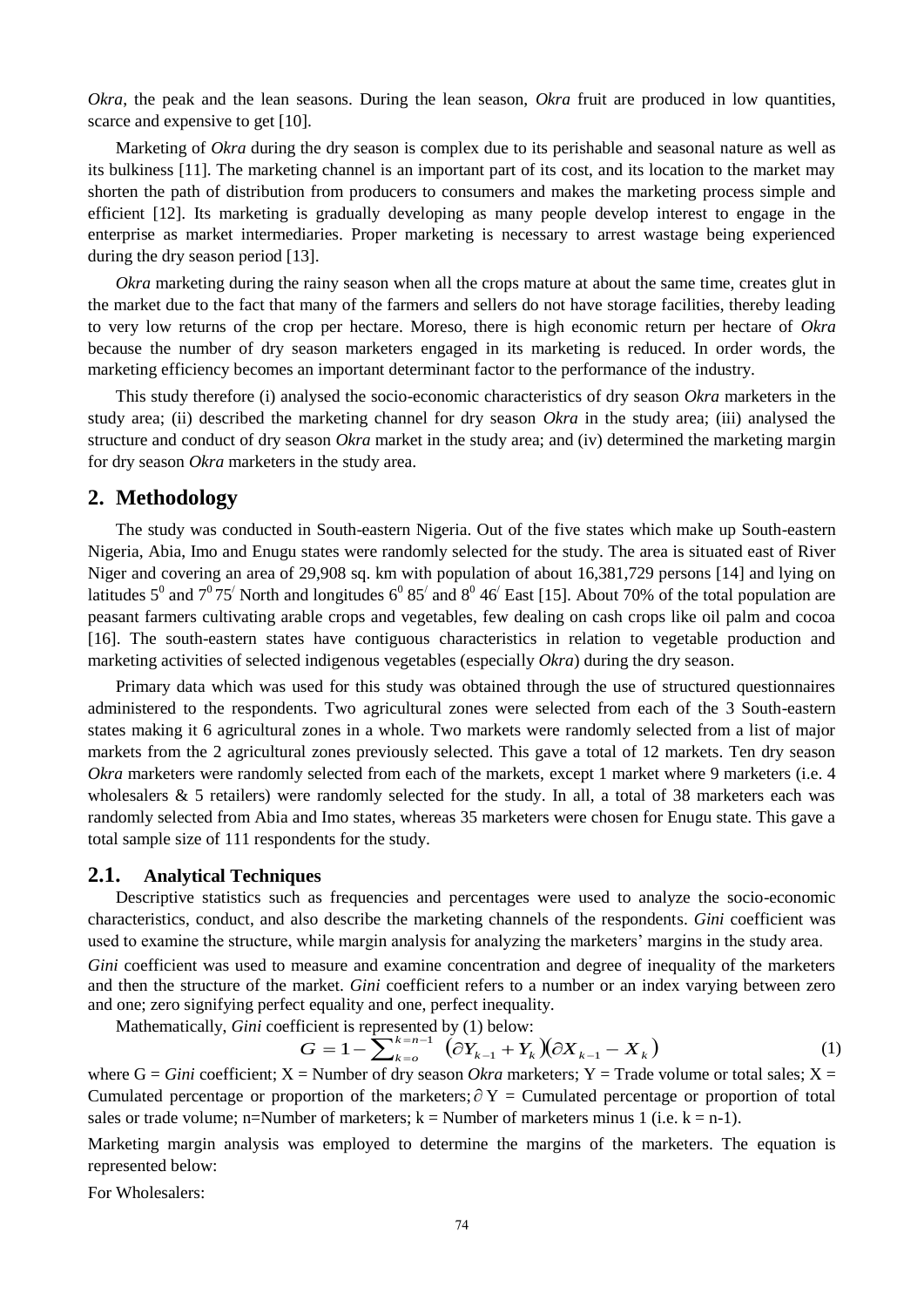Wholsale sellingprice – wholesalebuyingprice 
$$
x \frac{100}{1}
$$

\nWholesalebuyingprice

\n(2)

For Retailers:

Retailselling price - Retailbuying price 
$$
x \frac{100}{1}
$$

\n(3)

# **3. Results and Discussion**

#### **3.1. Socio-Economic Characteristics of Dry Season** *Okra* **Marketers**

From the research analysis, it was discovered that females were the key players which comprised 94% of the wholesalers and 100% of the retailers. This implied that any improvement in infrastructure and marketing operations, processing as well as production, females will benefit solely since their roles are crucial and oftentimes interwoven. The wholesalers (39%) and retailers (36%) fell within the age bracket 31-50 years. This implied that the marketers were in their active productive age. A greater percentage of the marketers that are married were wholesalers (73%), and 65% for retailers. Household sizes were generally larger among the wholesalers and retailers, where 84% and 80% have between 4 and 9 people in their families respectively. However, this implies that most of the marketers were of child-bearing age between 31 and 40 years old. Majority (49%) of the respondents had formal education till secondary school level, 35% had primary education, while 11% had education till tertiary, while 5% of the respondents had no formal education.

Majority of the wholesalers and retailers who were primarily engaged in dry season marketing and accounted for 84% and 93% respectively, while 16% of the entire respondents were part-time marketers as 7% were engaged in teaching/civil service, 4% were involved in trading of other commodities, 1% were involved in farming activities as producers, while 1% were involved in artisanal works. This implied that dry season *Okra* marketing is a major lucrative occupation, and hence, draws so many women into its marketing operations.

#### **3.2. Structure and Conduct of the Market**

This section sought to describe and analyse the structure of dry season *Okra* market as well as their conduct.

| Incomes     | Number of | Percentages | Cumulative               | Cumulative | <b>Total Sales</b> | % of Total               | XY      |
|-------------|-----------|-------------|--------------------------|------------|--------------------|--------------------------|---------|
| < 1,000     | ۰         | ۰           | $\overline{\phantom{a}}$ | ٠          | ۰                  | $\overline{\phantom{a}}$ | ۰       |
| 1,000-9,999 | 3         | 5.4         | 3                        | 5.4        | 13.000             | 0.41                     | 0.00022 |
| 10.000-     | 6         | 10.7        | 9                        | 16.1       | 75,000             | 2.36                     | 0.0025  |
| 20,000-     | 10        | 17.8        | 19                       | 33.9       | 220,000            | 6.91                     | 0.012   |
| 30,000-     | 5         | 8.9         | 24                       | 42.8       | 158,000            | 5.15                     | 0.0046  |
| $>$ 39.999  | 32        | 57.2        | 56                       | 100.0      | 2.710.000          | 85.17                    | 0.487   |

Table 1: Gini Coefficient for Dry Season *Okra* Wholesalers in South-Eastern Nigeria

*\* Gini coefficient = 1-∑XY = 1- 0.50632 = 0.494;* XY = % of marketers multiplied by cumulative % of total sales

Source: Field Survey, 2011

The distribution of the marketers by their income or sales and the no of marketers in kg values in each category for 61 days were also presented. Sales volume on the other hand, refers to the value of *Okra* vegetable sold by the marketers at each level of the chain. Table 1 shows how *Gini* coefficient was derived.

Table 1 showed *Gini* coefficient as 0.49 implying that the concentration of market sales among *Okra* wholesalers was low. This was due to a large number of wholesalers competing with each other. This is an indication that there was no Okra wholesaler exercising control over the market price. This is a typical feature of a purely competitive market structure, a sign of efficiency in the market. In other words, there is also a reflection of low level of income inequality from sales among the wholesalers.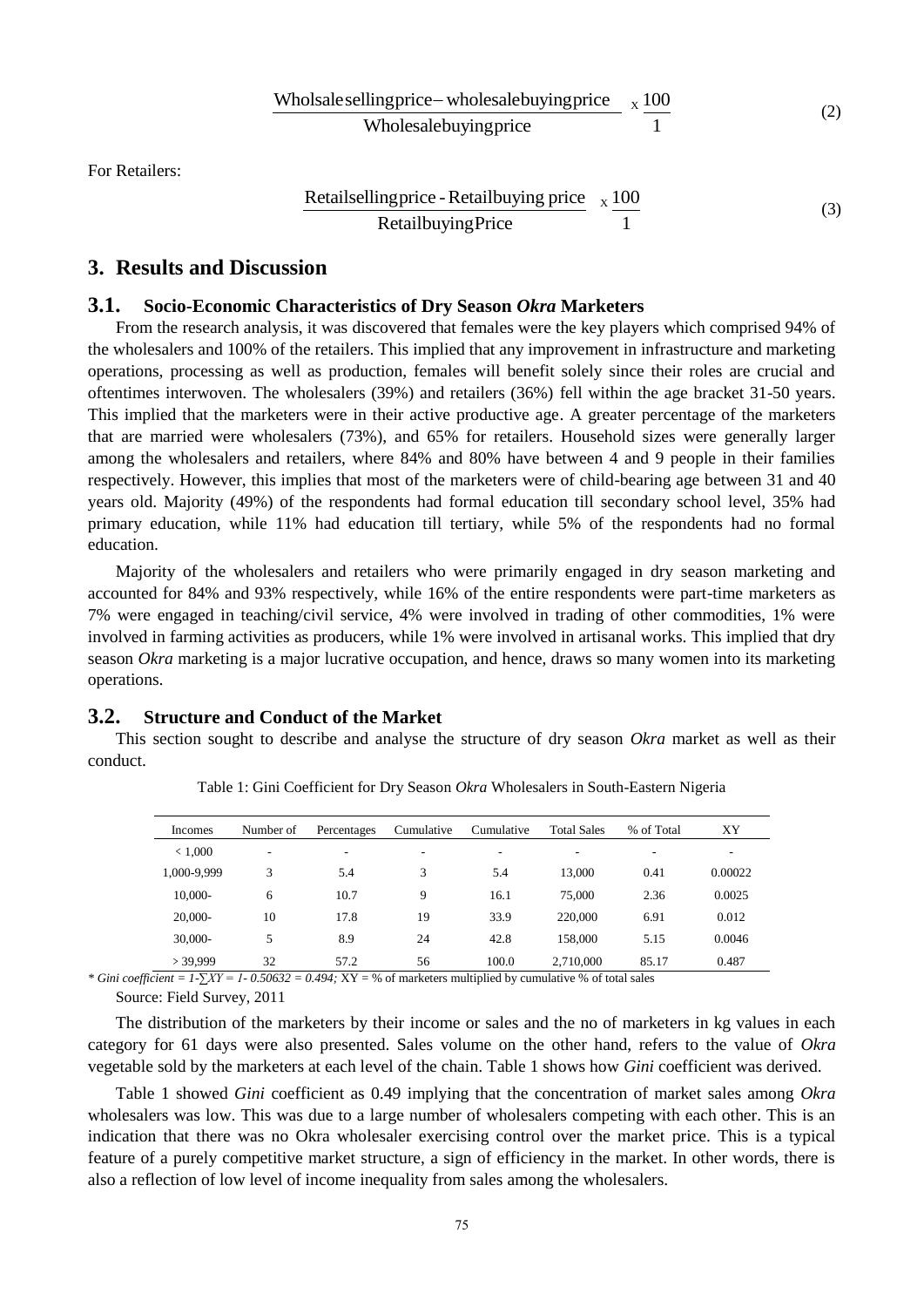From Table 2, the *Gini* coefficient (0.79) for *Okra* retailers represented a situation where powerful *Okra* retailers dominate the market, a sign of inefficiency in the market structure. From this computation, it can be deduced that there was significant inequality in the income from sales among retailers as against that of wholesalers as 0.49. Hence, the Gini coefficient of *Okra* wholesalers indicated greater equality than that of the retailers and vice versa.

| Incomes from  | Number of | Percentages of | Cumulative | Cumulative | Total Sales (Y) | % of Total | XY      |
|---------------|-----------|----------------|------------|------------|-----------------|------------|---------|
| < 1,000       |           | 5.5            | 3          | 5.5        | 3.000           | 0.29       | 0.00016 |
| 1.000-9.999   | 21        | 38.2           | 24         | 43.7       | 102,000         | 9.96       | 0.038   |
| 10.000-19.999 | 8         | 14.5           | 32         | 58.2       | 103,000         | 10.06      | 0.015   |
| 20,000-29,999 | Q         | 16.4           | 41         | 74.6       | 145.000         | 19.53      | 0.032   |
| 30,000-39,999 | ◠         | 3.6            | 43         | 78.2       | 65,000          | 6.35       | 0.0022  |
| > 39,999      | 12        | 21.8           | 55         | 100.0      | 551,000         | 53.81      | 0.12    |

Table 2: Gini Coefficient for Dry Season Okra Retailers in South-Eastern Nigeria

*\* Gini coefficient = 1-∑XY = 1- 0.20736 = 0.79264;* XY = % of marketers multiplied by cumulative % of total sales Source: Field Survey, 2011

#### **3.2.1 Conduct of the marketers**

Majority of *Okra* wholesalers depend on northern farms, thereby making their procurement, sometimes on a fortnight basis from the north to the area of study. Supply which is from northern states is higher during the dry season period because harvesting takes place at that time contrary to when harvest season takes place. It is pertinent to note that other fruit vegetables listed below come along from the north during the period: Tomatoes (*Lycopersicon esculentum*); Pepper (*Capsicum spp*); Garden egg (*Solanum spp*); and Onions (*Alium cepa*).

*Okra* marketers were known to perform certain roles such as: provision of credit to producers (sometimes by the wholesalers and commission men); packing of the products (sometimes by commission men, wholesalers and retailers depending on the stage on the marketing channel); storage for the next planting season (mainly for the wholesalers); transportation to external markets (wholesalers and retailers to a lesser extent), direct sales to consumers (mainly retailers and sometimes, wholesalers), transportation to the point of retail (producers sometimes, commission men and wholesalers, who might also be involved in retailing), and supply of market information.

Public vehicles mainly J5 buses and luxurious buses ply through the northern roads in transporting *Okra*. Very often the drivers bring the produce to the market on credit and get paid after the marketers have sold the produce. Buses as well as *Keke Napep* a.k.a tricycle operators convey *Okra* to various retail markets or points of sale in the study area. The buses and *Keke Napep* charge the marketers according to the bags, baskets or basins of *Okra* respectively from where they are offloaded to where they are retailed. Motor vehicle operators face increasing harassment and extortion by police (at the numerous road blocks), Vehicle Inspection Officers (VIO's) and Road Safety Corps (FRSC). The wholesalers claimed that these unwholesome activities result in delays and high transport costs.

High cost of petrol and petroleum products, spare-parts, and vehicle maintenance have resulted in very high transportation cost for *Okra* marketers. Bad condition of the roads has led to the vehicles suffering considerable wears and tears. The motor vehicle operators bear the losses resulting from accidents. They said the losses are borne jointly-the traders bear the loss of their goods, while the transport operators bear the cost of repairs on their vehicles or their replacement.

Majority (95%) of *Okra* wholesalers made use of public vehicles since the major aspects of their production took place in northern region of the country. Also, majority (61%) of the wholesalers agreed that there was presence of commission agents in wholesale marketing and agreed that the product price was set by the commission agents themselves. However, majority of *Okra* retailers (89%) believed that individual marketers were the price setters in the market and believed that there was absence of *Okra* market dealers association. This therefore, implied that the marketing of *Okra* is unorganized at the retail level of the market.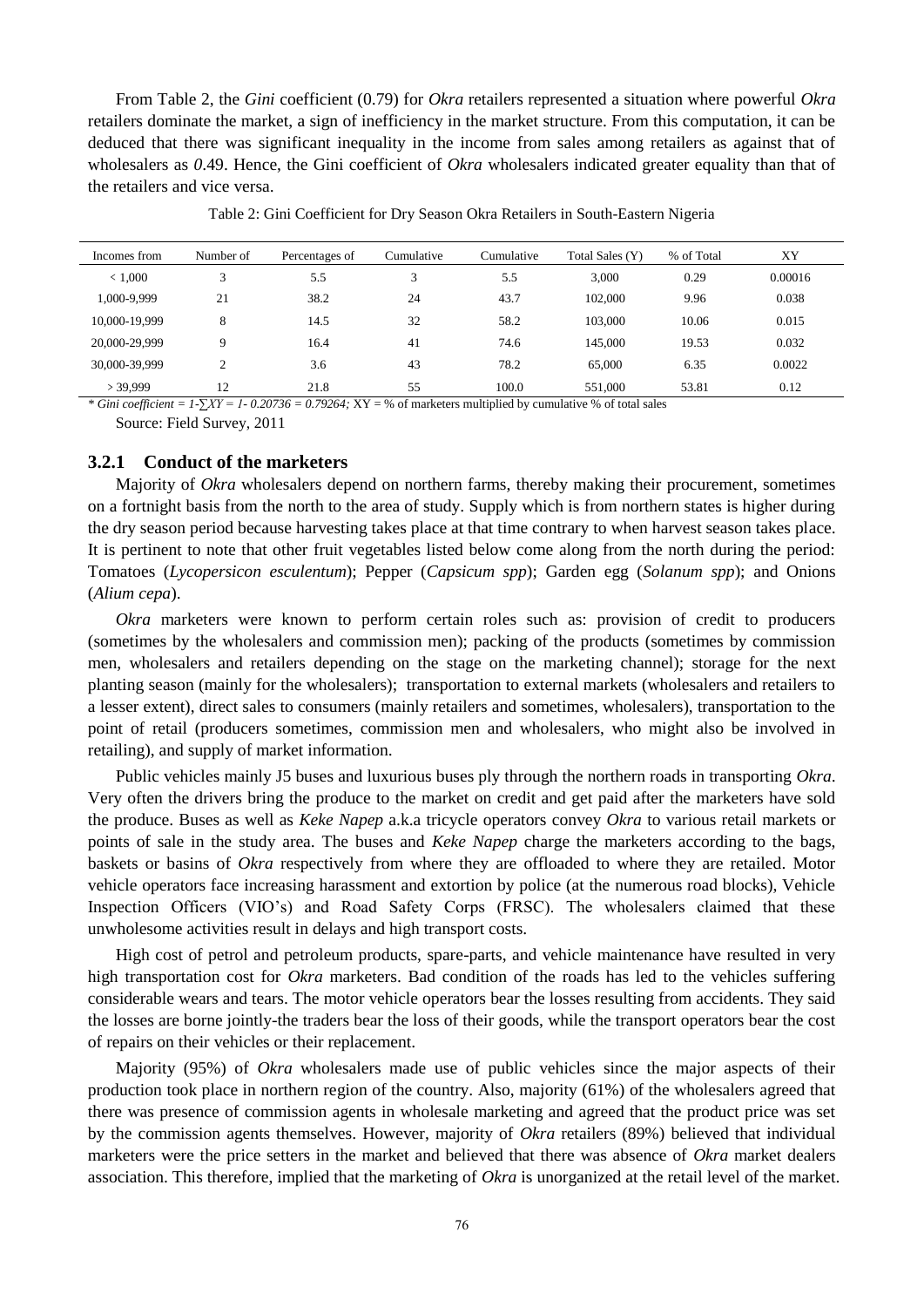The rest 23 % and 15% of the wholesalers indicated that their price was set by the individual marketers and *Okra* market association respectively.

There was an indication of an informal group of marketers coming together to make *Okra* supply and marketing easy for themselves at the wholesale end. They made agreements with the driver of the vehicle and commission men to bring in the consignments from the north to the study area. The wholesalers were more organized than the retailers who were individualistic in their activities. South-eastern Nigeria can be said to be a major market due to its high demand.

#### **3.3.** *Okra* **Marketing Channels**

Eight marketing channels were identified for *Okra*. Some of the channels went outside the marketing region due to the producers' farming environment (in the northern region of the country). The marketing channels were rightfully identified, though some were negligible compared to others. Channel comparison for *Okra* was also done based on the multiple responses of the marketers. Percentages were used to denote these responses as the products pass through each channel from the producers to consumers.

# **3.4. Marketing Margins**

Marketing margin for *Okra* is the difference between producer and consumer prices. It also describes the price differences between other points in the marketing chain, like the wholesale and retail prices of *Okra* vegetable.

| <b>Market Dealers</b> | Purchase Price | Selling Price | Marketing Margins (%) |
|-----------------------|----------------|---------------|-----------------------|
| Okra Wholesalers      | 3,363.00       | 5,313.00      | 57.98                 |
| Okra Retailers        | 3,575.00       | 4,833.00      | 35.19                 |

Table 3: Mean Purchasing and Selling Prices (in Kg) of Dry Season *Okra* Marketers

Source: Field Survey Analysis, 2011

Table 3 showed that the percentage marketing margin for *Okra* wholesalers recorded 58% margin than the retailers 35%. This result indicates that its marketing is a profitable business venture in the study area. It should be noted that transportation from the north during the dry season when little or no production takes place is indeed a rigorous experience, and can be said to contribute immensely to their margins. Moreso, it was also discovered that most of the commission agents were involved in the wholesale business; hence, contributing to their high margins. The percentage margin (93%) showed a higher percentage, and could imply that dry season marketing of *Okra* is more profitable than during peak production seasons. The result implied that a 1% increment in the purchase price of *Okra* at the wholesale and retail levels will virtually lead to an increase in selling price by 57.9% and 35.2% respectively.

# **4. Conclusion and Recommendation**

Due to the huge supplies from the north, government should embark on the construction of railways linking the northern regions of the country to the south-eastern states. This will also drastically reduce the pressure of traffic on the roads. There is need as well as room for market intermediaries to improve their technical knowledge and skill in marketing through training, so that the marketing system will become more responsive to consumers' demand. Hence, this becomes a reality when extension education programmes are introduced to encourage marketing and also bring about improvement in their living standards. Analysis also showed that majority of the marketers expressed a need to form market associations, which will in turn lower transaction costs as well as bring about easy access to market information. With respect to this, *Okra* marketers should be encouraged to form their association.

# **5. Acknowledgements**